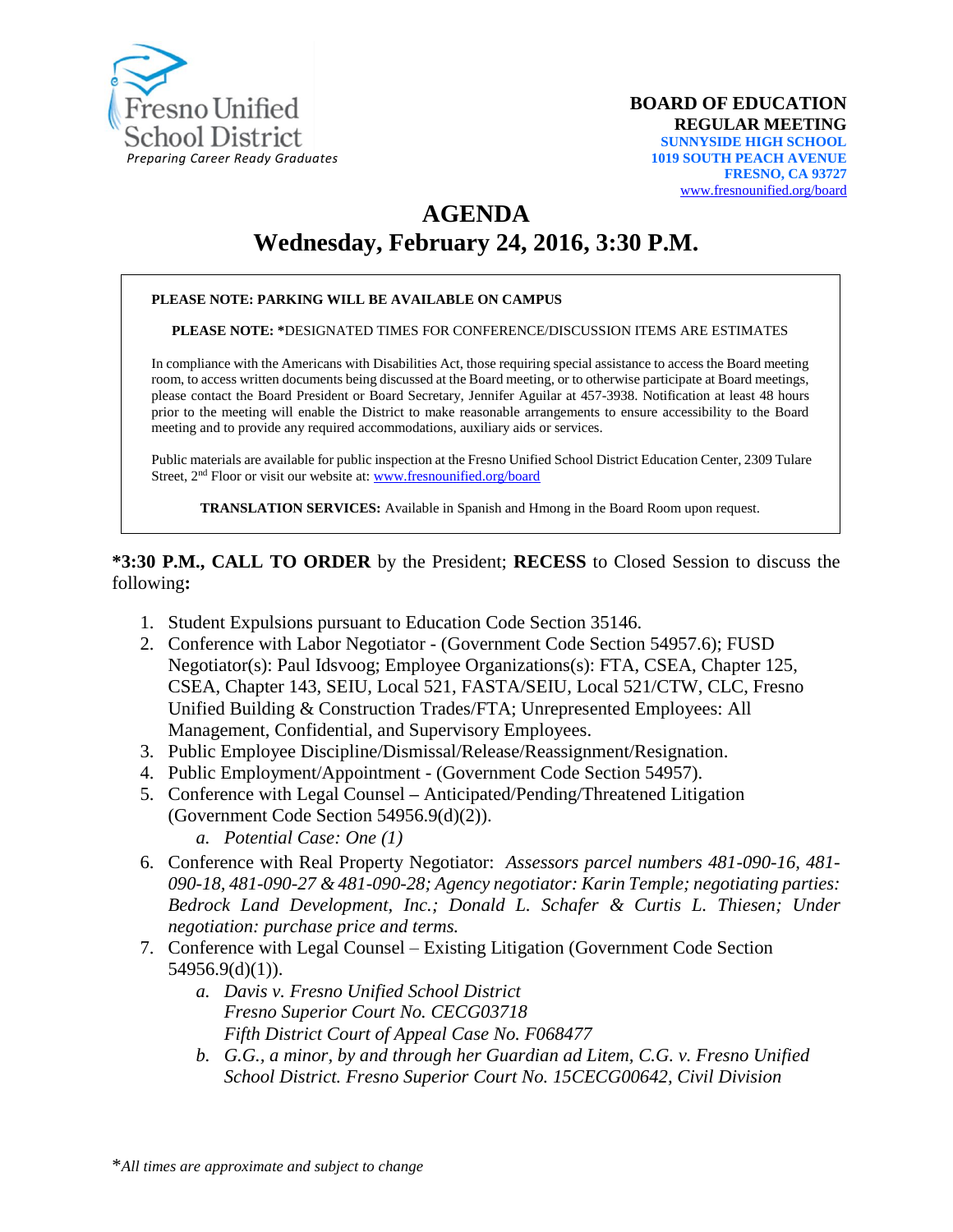### **5:30 P.M., RECONVENE** and report action taken during Closed Session, if any.

#### **PLEDGE OF ALLEGIANCE**

A parent that has had a positive impact at Ayer Elementary, will lead the flag salute.

#### **APPROVE Minutes**

Included in the Board binders are the draft minutes for the February 10, 2016 Regular Meeting. The Superintendent recommends approval. Contact person: Michael E. Hanson, telephone 457-3884.

#### **ADOPT Resolution Recognizing March 2, 2016 as "Read Across America Day"**

Included in the Board binders is a resolution where Fresno Unified School District will proclaim March 2, 2016 as "Read Across America Day" and honors Theodor Geisel (also known as "Dr. Seuss") for his success in encouraging children to discover the joy of reading and encourages parents to read with their children for at least 30 minutes on Read Across America Day in honor of the commitment of the Fresno Unified Board of Education to build a country of readers. The Superintendent recommends adoption. Contact person: Bob Nelson, telephone 457- 3657.

#### **RECOGNIZE Fresno Unified Site Administrators for Their Partnership with the Fresno Police Department.**

- Aynesworth Elementary School, Principal Jane Keeler
- John Burroughs Elementary School, Principal Cha Vang
- Lane Elementary School, Principal Rosemary Baiz
- Sunnyside High School, Principal Tim Liles

### **HEAR Reports from Student Board Representatives**

An opportunity is provided to hear comments/reports from Student Board Representatives from Cambridge High School. Contact person: Rosario Sanchez, telephone 457-6223.

### **HEAR Report from Superintendent**

ALL CONSENT AGENDA items are considered to be routine by the Board of Education and will be enacted by one motion. There will be no separate discussion of items unless a Board member or member of the community so requests, in which event, the item(s) will be considered following approval of the Consent Agenda.

### **A. CONSENT AGENDA**

#### **A-1, APPROVE Personnel List**

Included in the Board binders is the Personnel List, Appendix A, as submitted. The Superintendent recommends approval. Contact person: Paul Idsvoog, telephone 457-3548.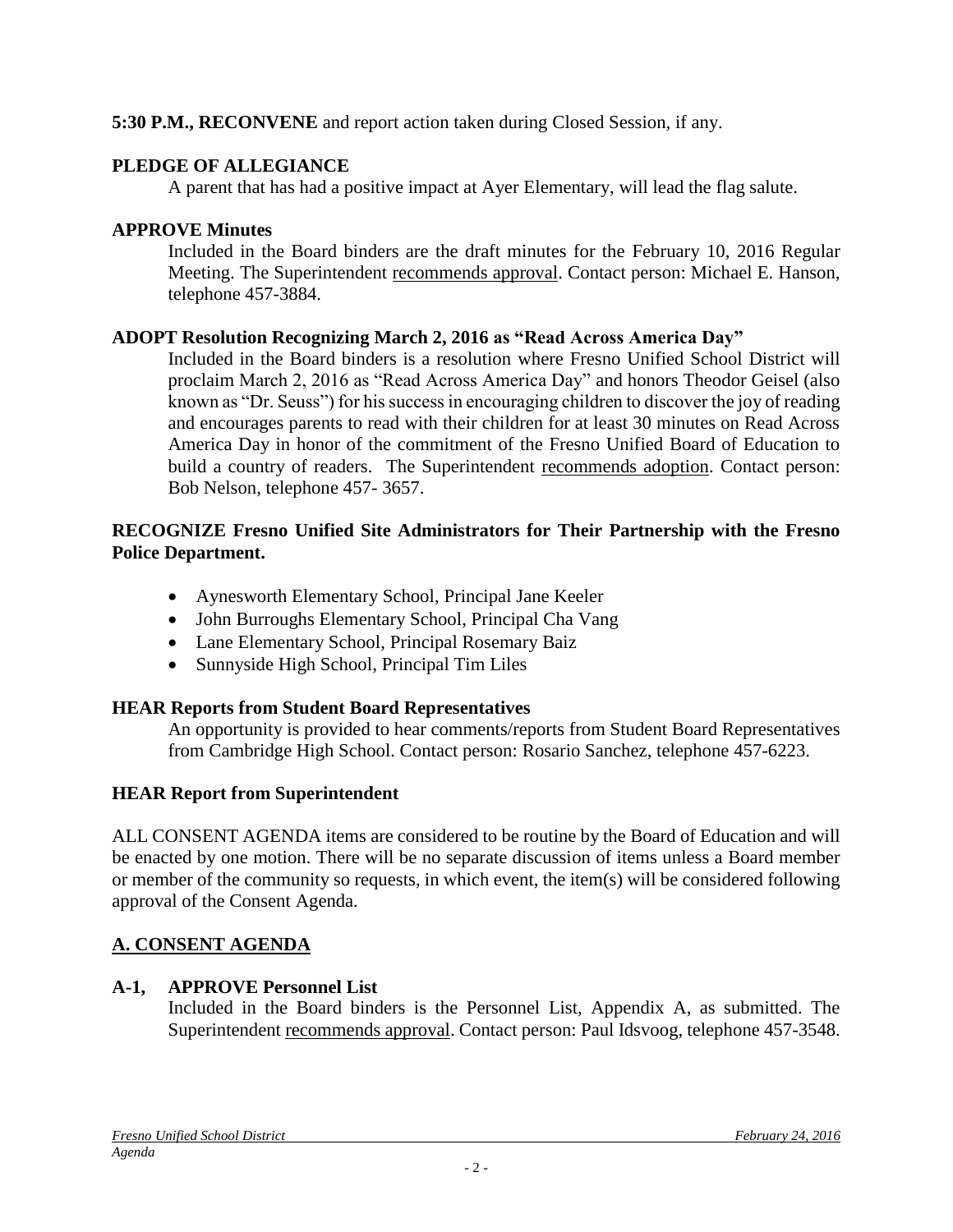#### **A-2, ADOPT Findings of Fact and Recommendations of District Administrative Board**

The Board of Education received and considered the Findings of Fact and Recommendations of District Administrative Panels resulting from hearings on expulsion and readmittance cases conducted during the period since the February 10, 2016, Regular Board meeting. The Superintendent recommends adoption. Contact person: Kim Mecum, telephone 457-3569.

#### **A-3, ADOPT Waiver Request for Chona Torrefranca-Belocura to Serve as a Speech Language Pathologist**

Waiver request for Chona Torrefranca-Belocura to serve in a hard-to-fill position, Speech Language Pathologist. The Superintendent recommends adoption. Fiscal impact: There is no fiscal impact to the district. Contact person: Paul Idsvoog, telephone 457-3548.

#### **A-4, APPROVE Appointment to Citizens' Bond Oversight Committee**

Board Member Mills is nominating Michele Rodriguez for appointment to the Citizens' Bond Oversight Committee. Ms. Rodriguez is on the School Site Council for Bullard TALENT and Fresno High School and the Fresno High Tribal Council and Baseball Boosters. She is involved in the Fresno High Historic Home Tour and Neighborhood Watch. Ms. Rodriguez is a resident of Fresno Unified School District, and is not a vendor, contractor, consultant, employee or official of the district. The Citizens' Bond Oversight Committee was established by the Board *"to inform the public concerning the expenditure of bond proceeds approved by the voters,"* and *"to ensure that bond proceeds are expended only for the purposes set forth in the ballot measures"* (Committee Bylaws)*.* The Superintendent recommends approval. Fiscal impact: There is no fiscal impact to the district. Contact person: Karin Temple, telephone 457-3134.

#### **A-5, APPROVE Service Agreement with ShotSpotter, Inc. to Support Expansion of ShotSpotter Coverage Area, in Conjunction with Fresno Police Department**

Included in the Board binders is information regarding a three-year service agreement with ShotSpotter, Inc. This agreement will increase the coverage area for the gunshot location system used by the Fresno Police Department. The system will be expanded in regions identified by the district; however, Fresno Unified will not monitor, manage, administer, analyze or otherwise utilize the ShotSpotter system or any data acquired by the system. The ultimate value of the system is enhanced community and school safety. Implementation of the ShotSpotter technology will commence upon Board approval of the service agreement. The total three-year subscription cost is \$500,000. The Superintendent recommends approval. Fiscal impact: Funding of \$50,000 is available in the 2015/16 General Fund budget. The additional \$116,667 for year one will be available in the General Fund budget pending the next budget revision. Contact person: Karin Temple, telephone 457-3134.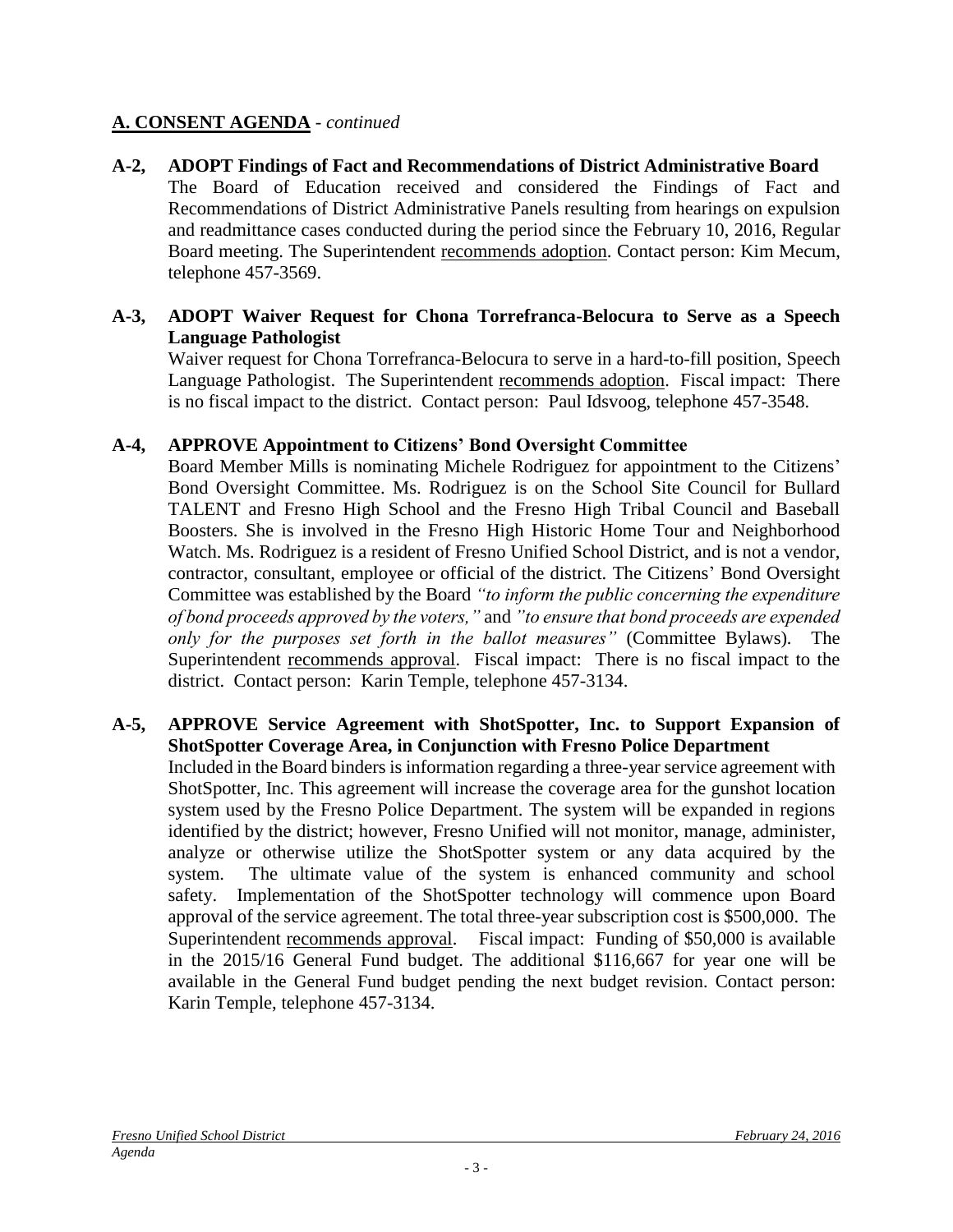### **A-6, APPROVE Bid E19001, Internet Service Provider**

Included in the Board binders is information on Bid E19001, Internet Service Provider. This is a three-year contract with two optional one-year extensions.

Staff recommends award to the lowest responsive, responsible bidder:

Fresno County Office of Education (Fresno, California) \$54,000 per year

The Superintendent recommends approval. Fiscal Impact: The actual amount of services purchased will be contingent on availability of E-Rate Category 1 funding. If E-Rate funds are available, the program will provide up to approximately \$45,900 and the district is responsible for 15% of project costs up to approximately \$8,100. Funding will be provided from the Information Technology budget and other sources. Contact person: Kurt Madden, telephone 457-3868.

### **A-7, APPROVE Award of Request For Proposal E19002, Network Equipment for Internal Connections**

Included in the Board binders is information on Request for Proposal (RFP) E19002, Network Equipment for Internal Connections. The RFP was lawfully advertised on December 15, 2015, and December 22, 2015. RFP specifications were posted on the E-Rate website for 28 days, and the district received seven (7) responses. RFPs were opened on January 13, 2016 and evaluated for the best value to the district.

The cost is based on availability of E-Rate funding through the Federal Communications Commission (FCC). Based on an extensive review staff recommends award to the best value respondent:

> Dimension Data (Charlotte, North Carolina) \$4,679,123.13 Dimension Data has offices in Fresno.

The Superintendent recommends approval. Fiscal impact: The actual amount of equipment purchased will be contingent on availability of E-Rate Category 2 funding. If E-Rate funds are available, the program will provide up to approximately \$3,977,254 and the district is responsible for 15% of project costs up to approximately \$701,686. Funding will be provided from the Information Technology budget and other sources. Contact person: Kurt Madden, telephone 457-3868.

### **A-8, APPROVE Award of Request For Proposal E19003, Installation Services for Network Equipment**

Included in the Board binders is information on Request for Proposal (RFP) E19003, Installation Services for Network Equipment. The RFP was lawfully advertised on December 15, 2015, and December 22, 2015. RFP specifications were posted on the E-Rate website for 28 days, and the district received six (6) responses. RFPs were opened on January 13, 2016 and evaluated for the best value to the district. The cost is based on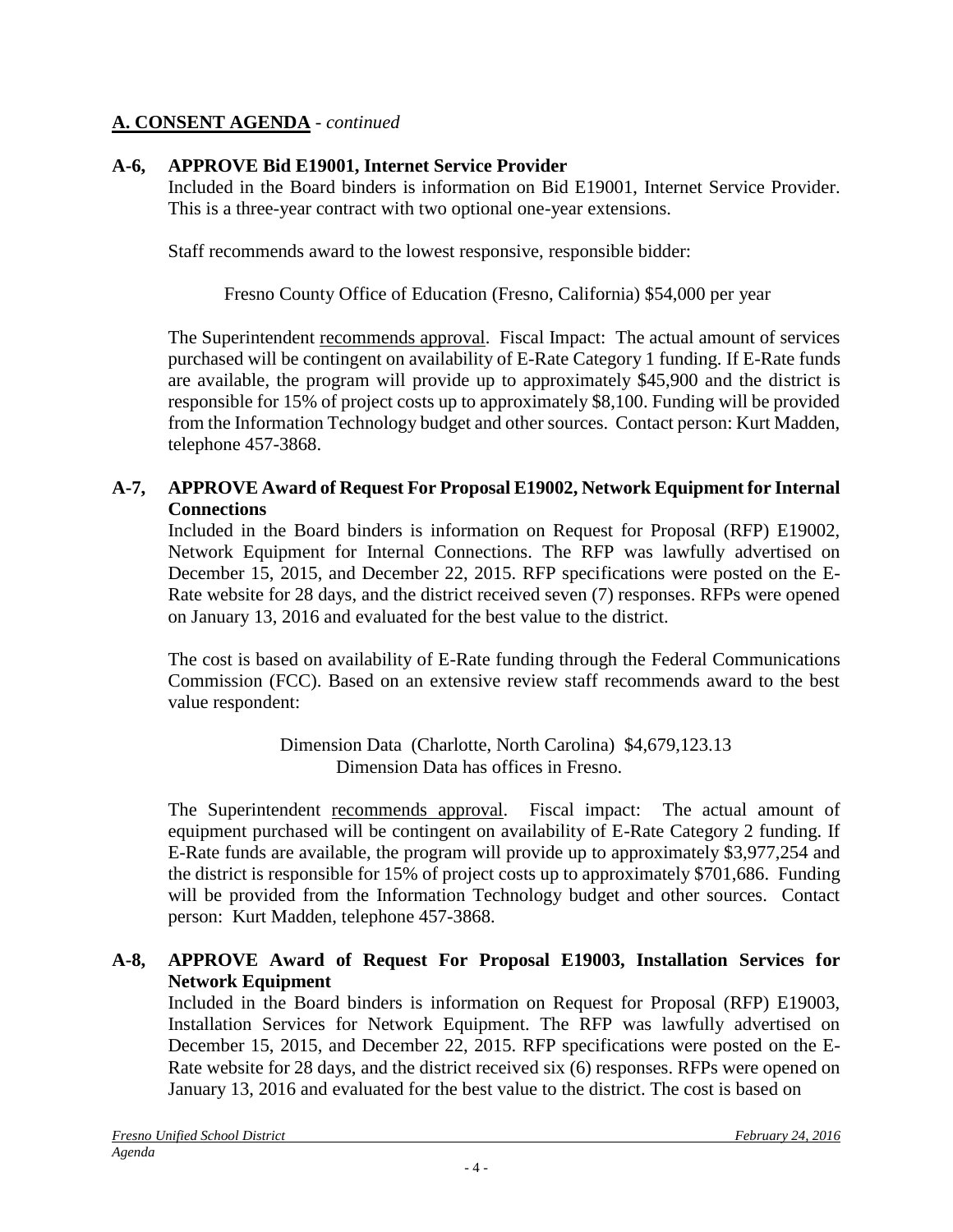availability of E-Rate funding through the Federal Communications Commission (FCC). Based on an extensive review staff recommends award to the best value respondent:

> Dimension Data (Charlotte, North Carolina) \$156,990 Dimension Data has offices in Fresno.

The Superintendent recommends approval. Fiscal impact: The actual amount of equipment purchased will be contingent on availability of E-Rate Category 2 funding. If E-Rate funds are available, the program will provide up to approximately \$133,441 and the district is responsible for 15% of project costs up to approximately \$23,548. Funding will be provided from the Information Technology budget and other sources. Contact person: Kurt Madden, telephone 457-3868.

### **A-9, DENY Claim #15-0819-0232**

Included in the Board binders is a Claim for Damages on a minor, case #15-0819-0232. The Superintendent recommends the Claim be denied and the matter referred to the district's Director of Benefits and Risk Management for further handling. The Superintendent recommends denial. Fiscal impact: There is no fiscal impact to the district at this time. Contact person Ruth F. Quinto, telephone 457-6226.

#### **A-10, RATIFY Submission of Grant Application to the California Department of Education for the California Career Technical Education Incentive Grant Program**

Ratification is requested for a grant application to the California Department of Education for the California Career Technical Education Incentive Grant (CTEIG) program. This program is established as a state education, economic and workforce development initiative with the goal of providing pupils in grades K–12 with the knowledge and skills necessary to transition to employment and postsecondary education. The purpose of this program is to encourage the development of new Career Technical Education (CTE) programs and enhance and maintain current CTE programs during implementation of the school district's Local Control Funding Formula (LCFF). Fresno Unified is eligible to receive up to \$4,378,609 in State funds. The Superintendent recommends ratification. Fiscal impact: The potential grant award is \$4,378,609. Contact person: Ruth F. Quinto, telephone 457- 6226.

#### **A-11, RATIFY Submission of Grant Application to the Packard Foundation for the Early Learning - Starting Smart and Strong Collaborative**

Ratification is requested for a grant application to the Packard Foundation to fund year two activities under the Starting Strong and Smart initiative and represents what is potentially up to ten years of project funding. Fresno Unified School District was selected by the Packard Foundation to submit a project proposal for the Starting Smart and Strong Initiative. The district was awarded \$500,000 to create system building and collaboration among private and public early learning providers. The Superintendent recommends ratification. Fiscal impact: Grant award is \$500,000. Contact person: Ruth F. Quinto, telephone 457-6226.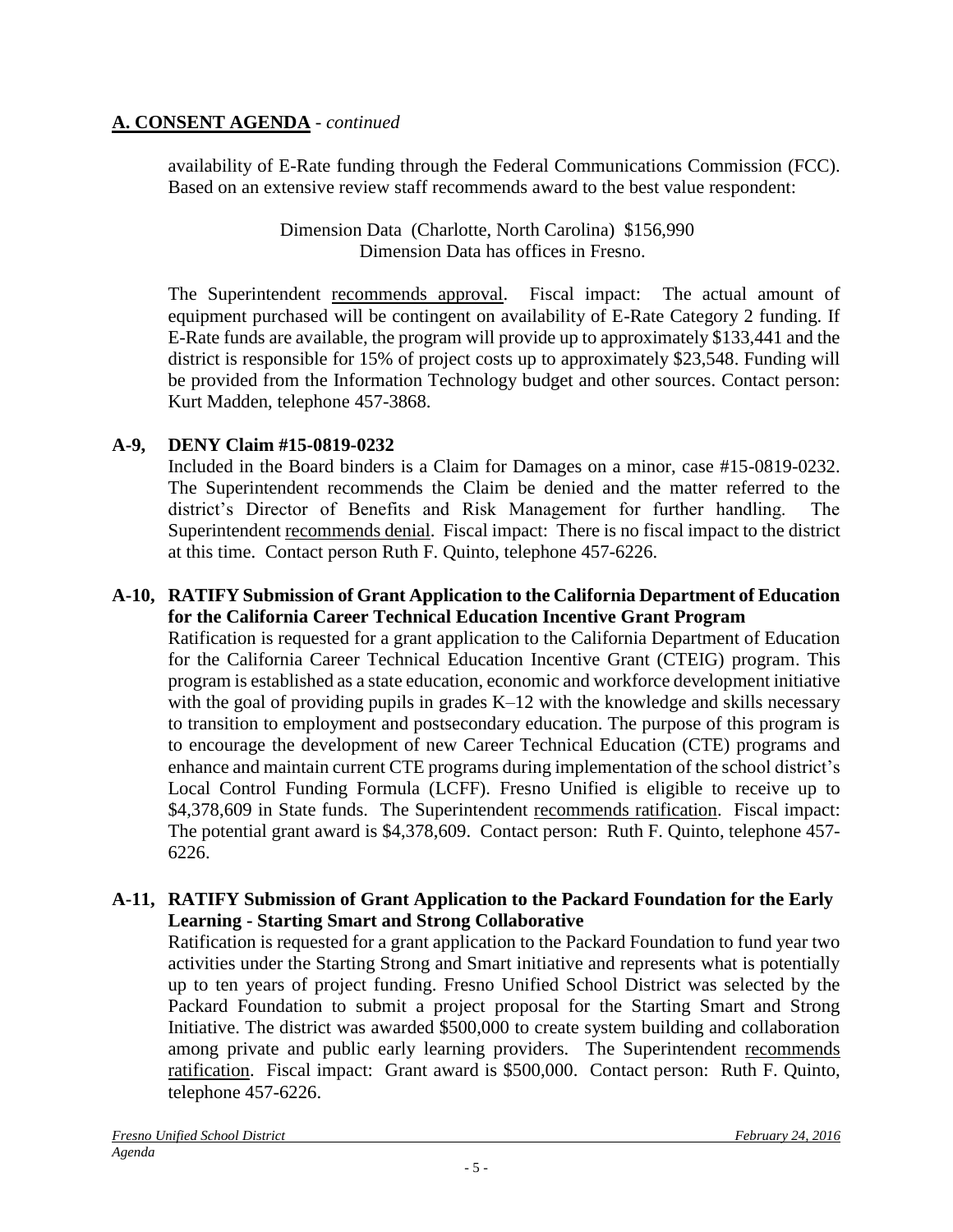#### **A-12, RATIFY the Filing of a Notice of Completion for the Project Listed Below**

Included in the Board binders is a Notice of Completion for the following project, which has been completed according to plans and specifications:

Bid 15-10 McLane High School Site Improvements (Parking Lot and Main Entrance)

The Superintendent recommends ratification. Fiscal impact:Retention funds are released in accordance with contract terms and California statutes. Sufficient funds are available in the General Fund budget. Contact person: Karin Temple, telephone 457-3134.

#### **A-13, RATIFY Purchase Orders from December 1, 2016, through December 31, 2016**

Included in the Board binders is information on purchase orders issued from December 1, 2016, through December 31, 2016. Purchase orders for \$10,000 or more are presented first, followed by purchase orders for less than \$10,000. A list of purchase orders issued for Associated Student Body (ASB) accounts is also provided. The Superintendent recommends ratification. Fiscal impact: Funding is noted on the attached pages. Contact person: Karin Temple, telephone 457-3134.

#### **END OF CONSENT AGENDA (ROLL CALL VOTE)**

### **UNSCHEDULED ORAL COMMUNICATIONS**

Individuals who wish to address the Board on topics within the Board's subject matter jurisdiction, but **not** listed on this agenda may do so at this time. While all time limitations are at the discretion of the Board President, generally members of the public will be limited to a maximum of three (3) minutes per speaker for a total of thirty (30) minutes of public comment as designated on this agenda. Any individual who has not had an opportunity to address the Board during this initial thirty (30) minute period may do so at the end of the meeting after the Board has addressed all remaining items on this agenda. Individuals with questions on school district issues may submit them in writing. The Board will automatically refer to the Superintendent any formal requests that are brought before them at this time. The appropriate staff member will furnish answers to questions. Please note that if you wish to address the Board on an agenda item, you should do so when that specific item is called.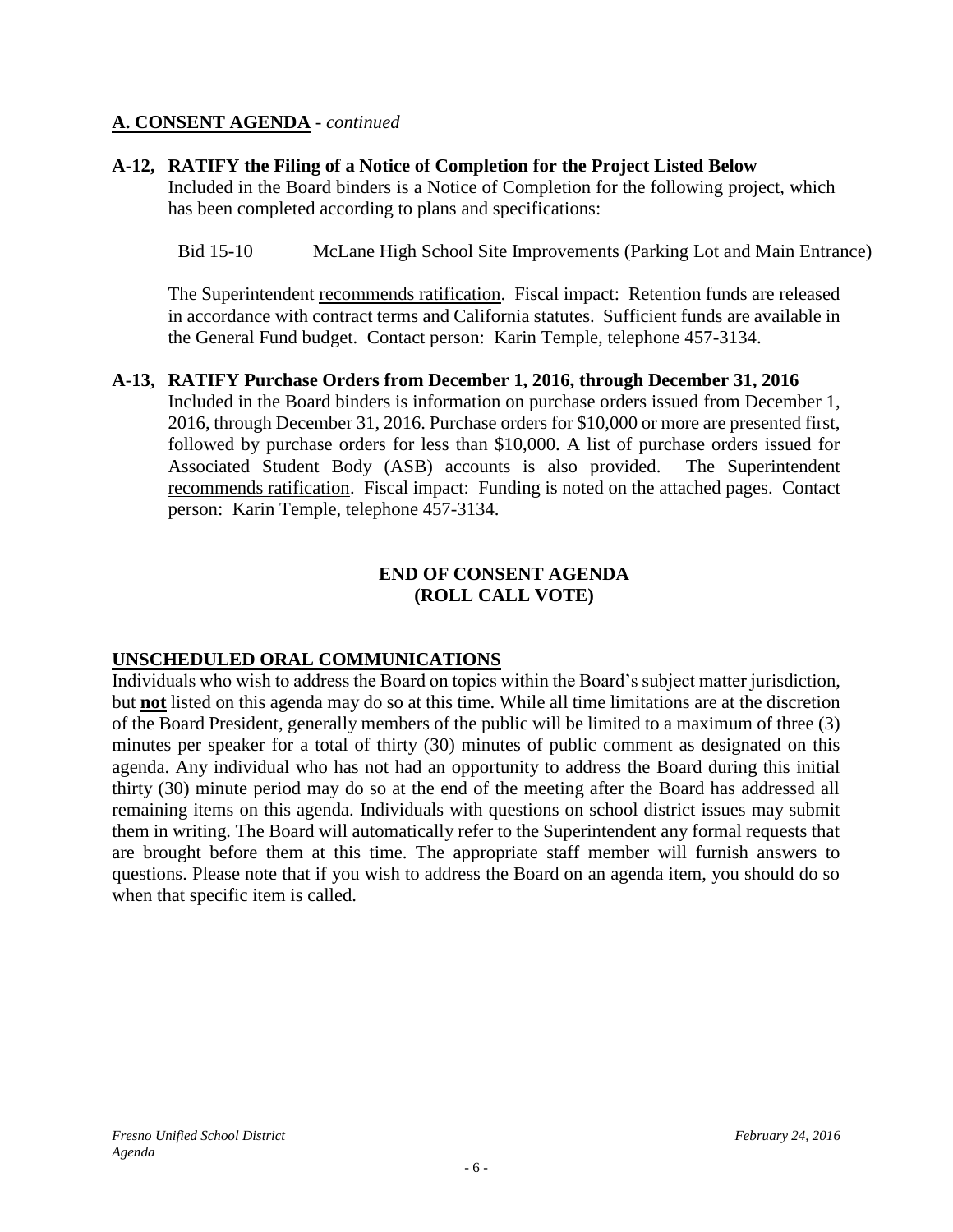### **B. CONFERENCE/DISCUSSION AGENDA**

### **6:00 P.M.**

### **B-14, PRESENT and DISCUSS the 2016/17 Strategic Budget Development**

At the January 20, 2016 and February 10, 2016 Board of Education meetings, the 2016/17 Governor's Proposed Budget and the District's preliminary strategic budget development were discussed. On February 24, 2016, staff and the Board will continue budget development discussions. Fiscal impact: Not available at this time. Contact person: Ruth F. Quinto, telephone 457-6226.

### **6:30 P.M.**

### **B-15, DISCUSS and APPROVE Attendance Boundary Adjustments/Creation for the 2016/17 School Year**

It is recommended that the Board approve the following attendance boundary adjustments and creation for the 2016/17 school year to better balance student populations, strengthen school communities, and maintain existing feeder progression:

- 1. Adjust attendance boundary between Ewing and Turner elementary schools.
- 2. Create attendance boundary for Sunset Elementary School, which includes adjusting the attendance boundaries for Addams and Columbia elementary schools.

The Superintendent recommends approval. Fiscal impact: Financial impacts related to facility needs will be included in the 2016/17 budget recommendation. Contact person: Karin Temple, telephone 457-3134.

### **7:00 P.M.**

**B-16, DISCUSS and RATIFY Fresno Unified School District's Recognition of International Association of Machinists and Aerospace Workers as the Exclusive Representative for the District's Machinist and Carpenter/Locksmith Employees**

Discuss and Ratify Fresno Unified School District's Recognition of International Association of Machinists and Aerospace Workers as the exclusive representative for the District's Machinist and Carpenter/Locksmith employees. The Superintendent recommends ratification. Fiscal impact: There is no fiscal impact to the district. Contact person: Paul Isdvoog, telephone 457-3548.

## **C. RECEIVE INFORMATION & REPORTS**

### **C-17, Constituent Services Quarterly Reporting**

Included in the Board binders is the Constituent Services Quarterly Reporting for Constituent Services activities for the time period of November 1, 2015 through January 31, 2016. Also included is the Quarterly Reporting for the Valenzuela/Williams Uniform Complaint Procedures from November 1, 2015 through January 31, 2016 in accordance with Education Code § 35186. Teresa Plascencia, telephone 457-3736. Fiscal impact: There is no fiscal impact to the district. Contact person: Teresa Plascencia, telephone 457- 3736.